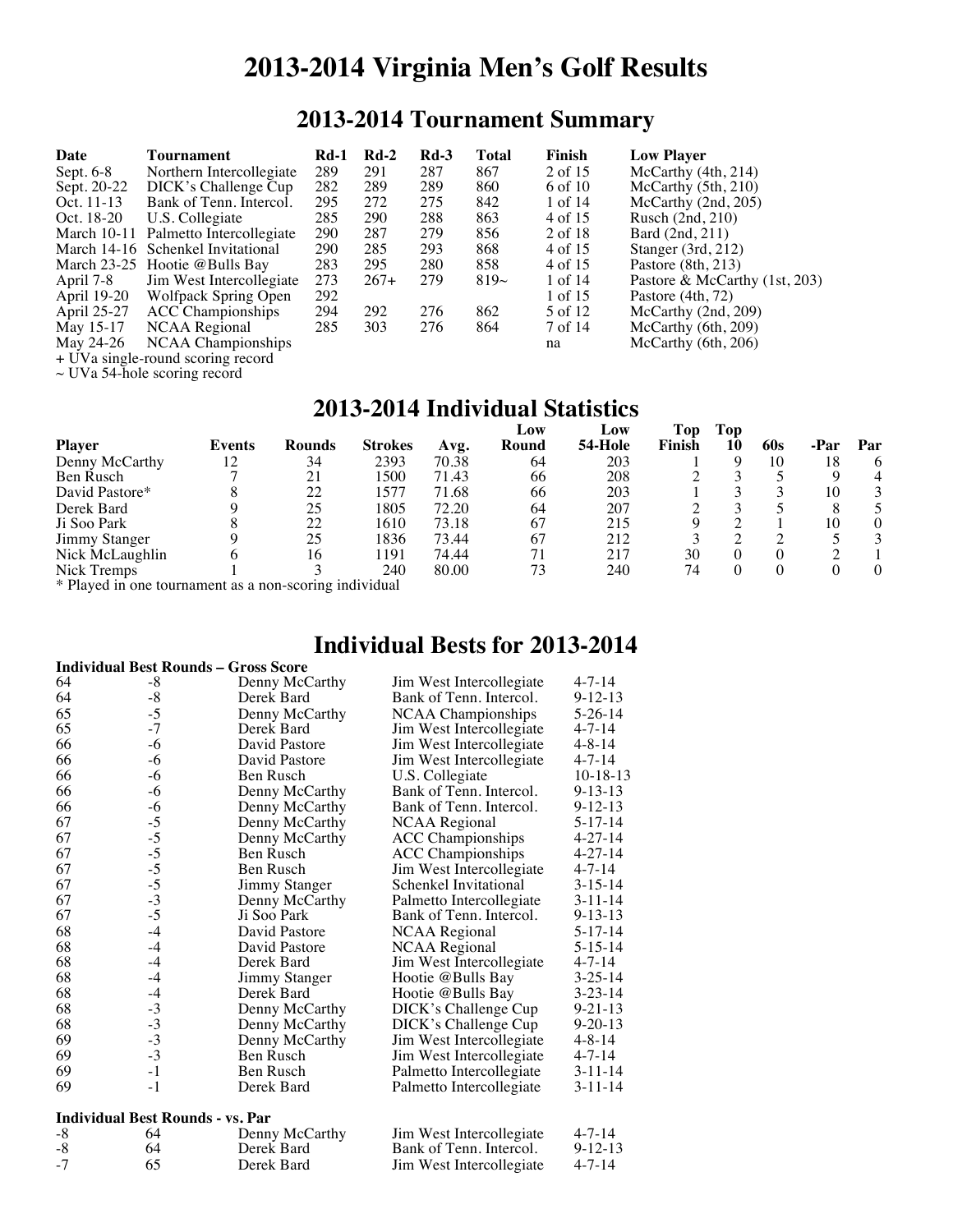| $-6$                                 | 66    | David Pastore                                               | Jim West Intercollegiate  | 4-8-14        |
|--------------------------------------|-------|-------------------------------------------------------------|---------------------------|---------------|
| $-6$                                 | 66    | David Pastore                                               | Jim West Intercollegiate  | 4-7-14        |
| $-6$                                 | 66    | Ben Rusch                                                   | U.S. Collegiate           | $10-18-13$    |
| $-6$                                 | 66    | Denny McCarthy                                              | Bank of Tenn. Intercol.   | 9-13-13       |
| $-6$                                 | 66    | Denny McCarthy                                              | Bank of Tenn. Intercol.   | $9 - 12 - 13$ |
| $-5$                                 | 65    | Denny McCarthy                                              | <b>NCAA Championships</b> | $5 - 26 - 14$ |
|                                      | 67    | Denny McCarthy                                              | <b>NCAA Regional</b>      | $5 - 17 - 14$ |
|                                      | 67    | Denny McCarthy                                              | <b>ACC</b> Championships  | 4-27-14       |
|                                      | 67    | Ben Rusch                                                   | <b>ACC</b> Championships  | $4 - 27 - 14$ |
|                                      | 67    | Ben Rusch                                                   | Jim West Intercollegiate  | 4-7-14        |
|                                      | 67    | Jimmy Stanger                                               | Schenkel Invitational     | $3 - 15 - 14$ |
| $-5$<br>$-5$<br>$-5$<br>$-5$<br>$-5$ | 67    | Ji Soo Park                                                 | Bank of Tenn. Intercol.   | $9 - 13 - 13$ |
| $-4$                                 | 68    | David Pastore                                               | <b>NCAA Regional</b>      | $5 - 17 - 14$ |
| $-4$                                 | 68    | David Pastore                                               | NCAA Regional             | $5 - 15 - 14$ |
| $-4$                                 | 68    | Derek Bard                                                  | Jim West Intercollegiate  | 4-7-14        |
| $-4$                                 | 68    | Jimmy Stanger                                               | Hootie @Bulls Bay         | $3 - 25 - 14$ |
|                                      |       |                                                             |                           |               |
|                                      |       | <b>Individual Best Tournaments - Gross Score (54 holes)</b> |                           |               |
| 203                                  | $-13$ | David Pastore                                               | Jim West Intercollegiate  | 4-8-14        |
| 203                                  | -13   | Denny McCarthy                                              | Jim West Intercollegiate  | 4-8-14        |
| 205                                  | $-11$ | Denny McCarthy                                              | Bank of Tenn. Intercol.   | 9-13-13       |
| 206                                  | $-4$  | Denny McCarthy                                              | NCAA Championships        | $5-26-14$     |
| 207                                  | -9    | Derek Bard                                                  | Bank of Tenn. Intercol.   | $9 - 13 - 13$ |
| 208                                  | $-8$  | Ben Rusch                                                   | Jim West Intercollegiate  | 4-8-14        |
| 209                                  | $-7$  | Denny McCarthy                                              | <b>NCAA Regional</b>      | $5 - 17 - 14$ |
| 209                                  | $-7$  | Denny McCarthy                                              | <b>ACC Championships</b>  | $4 - 27 - 14$ |
| 210                                  | $-6$  | David Pastore                                               | <b>NCAA Regional</b>      | 5-17-14       |
| 210                                  | -6    | Derek Bard                                                  | Jim West Intercollegiate  | 4-8-14        |
| 210                                  | -6    | Ben Rusch                                                   | U.S. Collegiate           | $10-20-13$    |
| 210                                  | $-3$  | Denny McCarthy                                              | DICK's Challenge Cup      | $9 - 22 - 13$ |
| 211                                  | $+1$  | Derek Bard                                                  | Palmetto Intercollegaite  | $3 - 11 - 14$ |
| 212                                  | $-4$  | Jimmy Stanger                                               | Schenkel Invitational     | $3-16-14$     |
| 213                                  | $-3$  | Ben Rusch                                                   | <b>ACC</b> Championships  | $4 - 27 - 14$ |
| 213                                  | $-3$  | David Pastore                                               | Hootie @Bulls Bay         | $3 - 25 - 14$ |
| 213                                  | $+3$  | Denny McCarthy                                              | Palmetto Intercollegaite  | 3-11-14       |
| 214                                  | $-2$  | Denny McCarthy                                              | U.S. Collegiate           | $10-20-13$    |
| 214                                  | $-2$  | Denny McCarthy                                              | Northern Intercollegiate  | $9 - 8 - 13$  |
|                                      |       | <b>Individual Best Tournaments - vs. Par</b>                |                           |               |
| $-13$                                | 203   | David Pastore                                               | Jim West Intercollegiate  | 4-8-14        |
| $-13$                                | 203   | Denny McCarthy                                              | Jim West Intercollegiate  | 4-8-14        |
| $-11$                                | 205   | Denny McCarthy                                              | Bank of Tenn. Intercol.   | $9 - 13 - 13$ |
| $-9$                                 | 207   | Derek Bard                                                  | Bank of Tenn. Intercol.   | $9 - 13 - 13$ |
| $-8$                                 | 208   | Ben Rusch                                                   | Jim West Intercollegiate  | 4-8-14        |
| $-7$                                 | 209   | Denny McCarthy                                              | <b>NCAA Regional</b>      | $5 - 17 - 14$ |
| $-7$                                 | 209   | Denny McCarthy                                              | <b>ACC</b> Championships  | $4 - 27 - 14$ |
| $-6$                                 | 210   | David Pastore                                               | NCAA Regional             | $5 - 17 - 14$ |
| $-6$                                 | 210   | Derek Bard                                                  | Jim West Intercollegiate  | 4-8-14        |
| $-6$                                 | 210   | Ben Rusch                                                   | U.S. Collegiate           | $10-20-13$    |
| $-4$                                 | 206   | Denny McCarthy                                              | <b>NCAA</b> Championships | 5-26-14       |
| $-4$                                 | 212   | Jimmy Stanger                                               | Schenkel Invitational     | $3-16-14$     |
|                                      | 213   | Ben Rusch                                                   | <b>ACC</b> Championships  | $4 - 27 - 14$ |
|                                      | 215   | Ji Soo Park                                                 | Jim West Intercollegiate  | 4-8-14        |
|                                      | 213   | David Pastore                                               | Hootie @Bulls Bay         | $3 - 25 - 14$ |
|                                      | 210   | Denny McCarthy                                              | DICK's Challenge Cup      | $9 - 22 - 13$ |
| $-3$<br>$-3$<br>$-3$<br>$-2$<br>$-2$ | 214   | Denny McCarthy                                              | U.S. Collegiate           | $10-20-13$    |
|                                      | 214   | Denny McCarthy                                              | Northern Intercollegiate  | $9 - 8 - 13$  |
|                                      |       |                                                             |                           |               |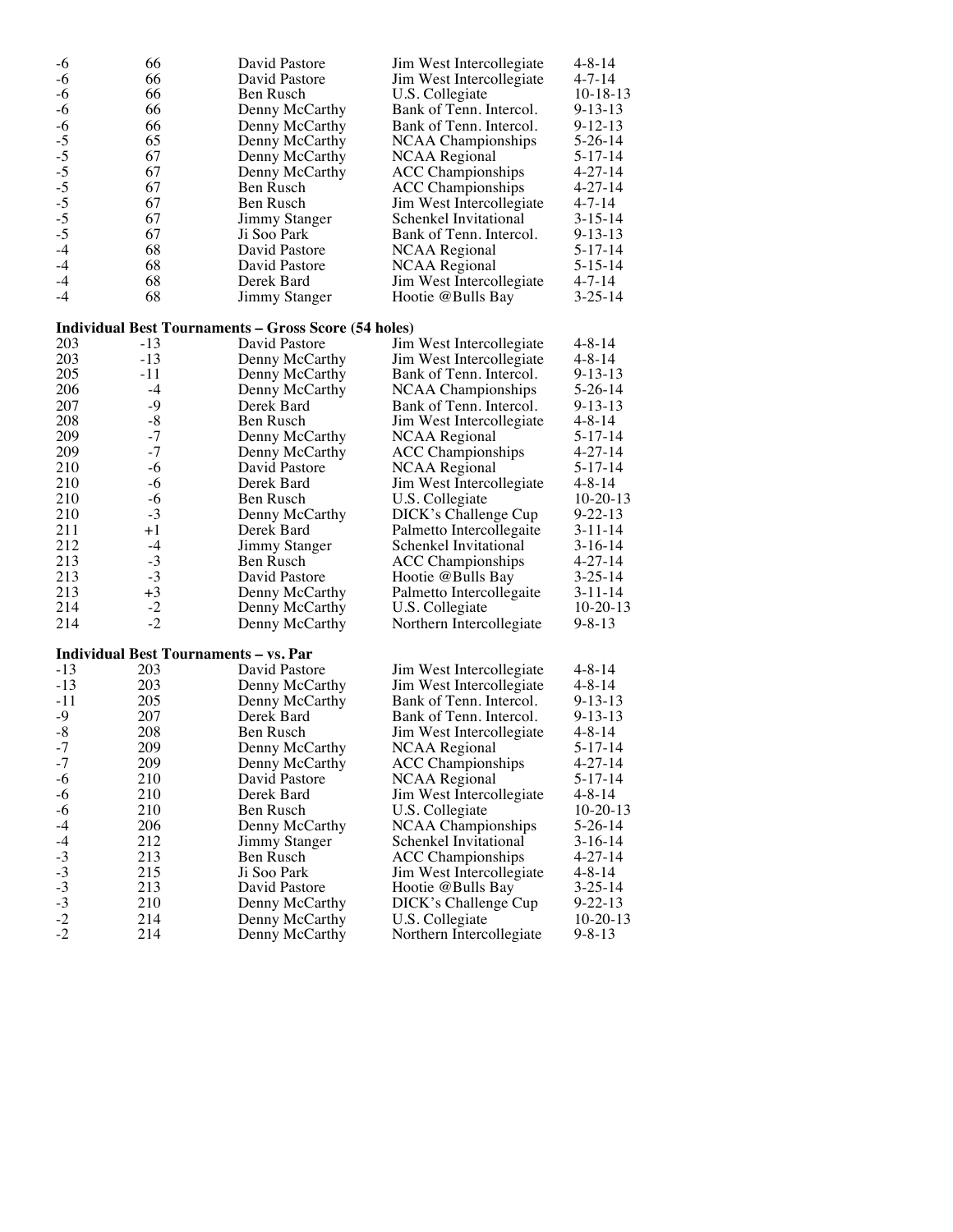## **Team Bests for 2013-2014**

|           |                                   | <b>Team Best Rounds - Gross Score</b>                         |                    |               |
|-----------|-----------------------------------|---------------------------------------------------------------|--------------------|---------------|
| 267+      | $-21$                             | Jim West Intercollegiate                                      | Second Round       | $4 - 7 - 14$  |
| 272       | $-16$                             | Bank of Tenn. Intercol.                                       | Second Round       | $10-12-13$    |
| 273       | $-15$                             | Jim West Intercollegiate                                      | <b>First Round</b> | $4 - 7 - 14$  |
| 275       | $-13$                             | Bank of Tenn. Intercol.                                       | Third Round        | $10-13-13$    |
| 276       | $-12$                             | <b>NCAA Regional</b>                                          | Third Round        | $5 - 17 - 14$ |
| 276       | -12                               | <b>ACC</b> Championships                                      | Third Round        | $4 - 27 - 14$ |
| 279       | -9                                | Jim West Intercollegiate                                      | Third Round        | $4 - 8 - 14$  |
| 279       | $-1$                              | Palmetto Intercollegiate                                      | <b>Third Round</b> | $3 - 11 - 14$ |
| 280       | $-8$                              | Hootie @Bulls Bay                                             | Third Round        | $3 - 25 - 14$ |
| 282       | $-2$                              | DICK's Challenge Cup                                          | <b>First Round</b> | $9 - 20 - 13$ |
| 283       | $-5$                              | Hootie @Bulls Bay                                             | <b>First Round</b> | $3 - 23 - 14$ |
| 285       | $-3$                              | <b>NCAA Regional</b>                                          | <b>First Round</b> | $5 - 15 - 14$ |
| 285       | $-3$                              | Schenkel Invitational                                         | Second Round       | $3 - 15 - 14$ |
| 285       | $-3$                              | U.S. Collegiate                                               | <b>First Round</b> | $10-18-13$    |
| 287       | $+7$                              | Palmetto Intercollegiate                                      | Second Round       | $3 - 11 - 14$ |
| 287       | $-1$                              | Northern Intercollegiate                                      | Third Round        | $9 - 8 - 13$  |
| 288       | Ε                                 | U.S. Collegiate                                               | Third Round        | $10-20-13$    |
| 289       | $+5$                              | DICK's Challenge Cup                                          | Third Round        | $9 - 22 - 13$ |
| 289       | $+5$                              | DICK's Challenge Cup                                          | Second Round       | $9 - 21 - 13$ |
| 289       | $+1$                              |                                                               | <b>First Round</b> | $9 - 6 - 13$  |
|           |                                   | Northern Intercollegiate<br>+ UVa single-round scoring record |                    |               |
|           |                                   |                                                               |                    |               |
|           | <b>Team Best Rounds - vs. Par</b> |                                                               |                    |               |
| $-21$     | $+267$                            | Jim West Intercollegiate                                      | Second Round       | $4 - 7 - 14$  |
| $-16$     | 272                               | Bank of Tenn. Intercol.                                       | Second Round       | $10-12-13$    |
| $-15$     | 273                               | Jim West Intercollegiate                                      | <b>First Round</b> | $4 - 7 - 14$  |
| $-13$     | 275                               | Bank of Tenn. Intercol.                                       | Third Round        | $10-13-13$    |
| $-12$     | 276                               | <b>NCAA Regional</b>                                          | Third Round        | $5 - 17 - 14$ |
| $-12$     | 276                               | <b>ACC Championships</b>                                      | Third Round        | $4 - 27 - 14$ |
| -9        | 279                               | Jim West Intercollegiate                                      | Third Round        | $4 - 8 - 14$  |
| $-8$      | 280                               | Hootie @Bulls Bay                                             | Third Round        | $3 - 25 - 14$ |
| $-5$      | 283                               | Hootie @Bulls Bay                                             | <b>First Round</b> | $3 - 23 - 14$ |
| $-3$      | 285                               | <b>NCAA Regional</b>                                          | <b>First Round</b> | $5 - 15 - 14$ |
| $-3$      | 285                               | Schenkel Invitational                                         | Second Round       | $3 - 15 - 14$ |
| $-3$      | 285                               | U.S. Collegiate                                               | <b>First Round</b> | $10-18-13$    |
| $-2$      | 282                               | DICK's Challenge Cup                                          | <b>First Round</b> | $9 - 20 - 13$ |
| $-1$      | 279                               | Palmetto Intercollegiate                                      | Third Round        | $3 - 11 - 14$ |
| $-1$      | 287                               | Northern Intercollegiate                                      | Third Round        | $9 - 8 - 13$  |
|           |                                   | + UVa single-round scoring record                             |                    |               |
|           |                                   |                                                               |                    |               |
|           |                                   | Team Best Tournaments - Gross Score (54 holes)                |                    |               |
| $819\sim$ | -45                               | Jim West Intercollegiate                                      | 4/7-4/8            |               |
| 842       | $-22$                             | Bank of Tenn. Intercol.                                       | $10/11 - 13$       |               |
| 856       | $+16$                             | Palmetto Intercollegiate                                      | $3/10-3/11$        |               |
| 858       | -6                                | Hootie @Bulls Bay                                             | 3-25-14            |               |
| 860       | $+8$                              | DICK's Challenge Cup                                          | 9/20-9/22          |               |
| 862       | $-2$                              | <b>ACC</b> Championships                                      | 4-25/4-27          |               |
| 863       | $-1$                              | U.S. Collegiate                                               | $10/18 - 20$       |               |
| 864       | Ε                                 | <b>NCAA Regional</b>                                          | 5/15-17            |               |
| 867       | $+3$                              | Northern Intercollegiate                                      | $9/6 - 9/8$        |               |
|           | $\sim$ UVa 54-hole scoring record |                                                               |                    |               |
|           |                                   | <b>Team Best Tournaments - vs. Par</b>                        |                    |               |
| -45       | $\sim$ 819                        | Jim West Intercollegiate                                      | $4/7 - 4/8$        |               |
| $-22$     | 842                               | Bank of Tenn. Intercol.                                       | 10/11-13           |               |
| $-6$      | 858                               | Hootie @Bulls Bay                                             | $3 - 25 - 14$      |               |
| $-2$      | 862                               | <b>ACC</b> Championships                                      | 4-25/4-27          |               |
| $-1$      | 863                               | U.S. Collegiate                                               | 10/18-20           |               |
| Е         | 864                               |                                                               | $5/15 - 17$        |               |
| $+3$      | 867                               | <b>NCAA Regional</b>                                          | $9/6 - 9/8$        |               |
| $+8$      | 860                               | Northern Intercollegiate<br>DICK's Challenge Cup              | 9/20-9/22          |               |
|           | $\sim$ UVa 54-hole scoring record |                                                               |                    |               |
|           |                                   |                                                               |                    |               |

#### **Final Rankings**

**Golfstat**

Virginia – 16th Denny McCarthy – 14th